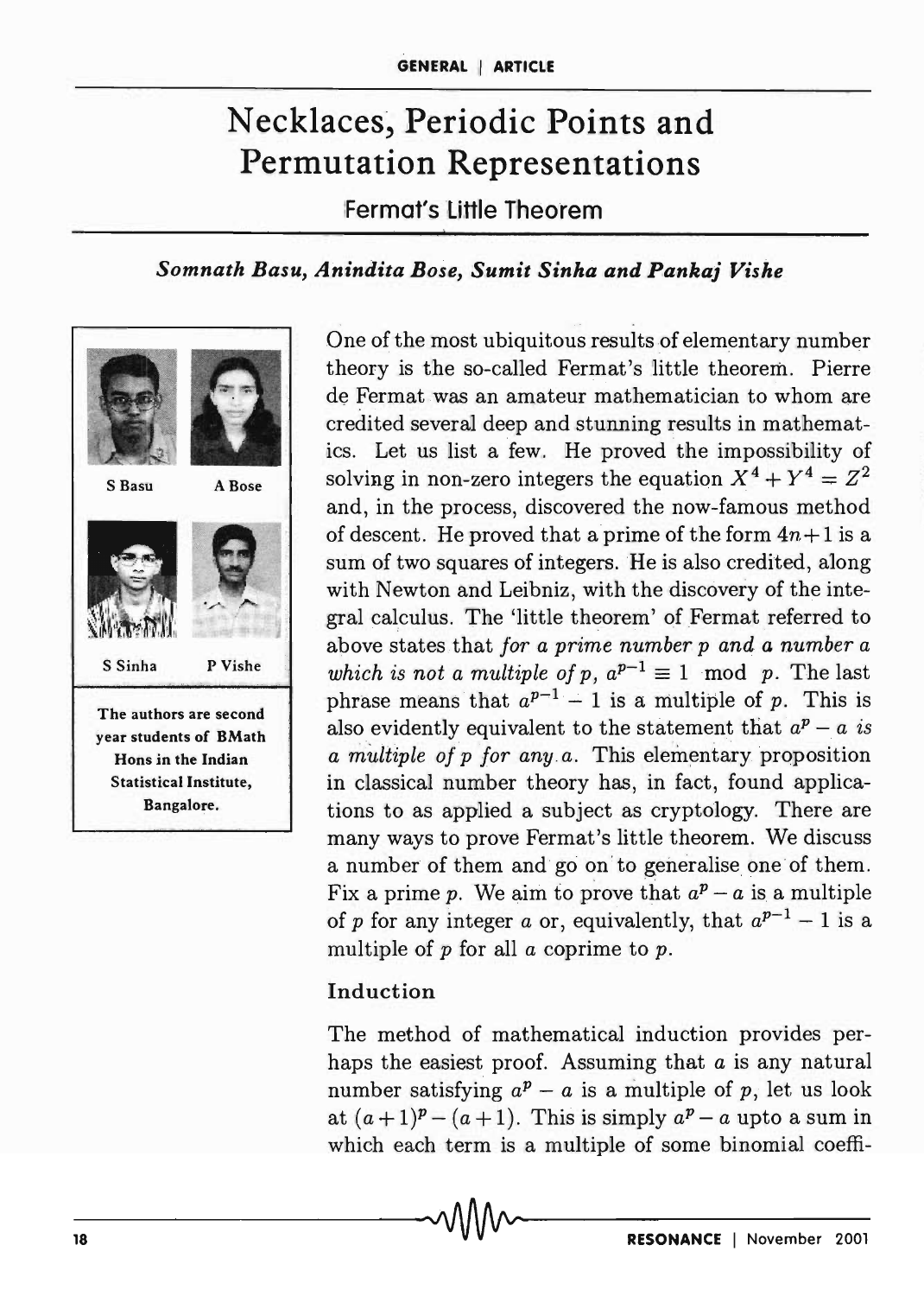cient  $\binom{p}{r}, 1 \leq r < p$ . It is an easy exercise to prove that each such binomial coefficient is a multiple of  $p$  (this is where we require  $p$  to be a prime). As the induction is trivially started with  $a = 1$ , and as the passage from a positive integer  $a$  to its negative  $-a$  is evident, the proof is complete.

### **Counting Necklaces**

Here is an attractive – one might even say ornamental(!) - proof. Suppose there are *a* different bead colours which can be used to form a necklace of *n* beads. The only condition is that adjacent beads have different colours. First, let us just make a string (with two ends) of *n* beads with adjacent beads having different colours. As there are *a* choices of colours for the first bead,  $a - 1$  choices for the second and  $a-1$  choices the next onwards, the number of arrangements possible is  $a(a-1)^{n-1}$ . Now, the first and the  $n$ -th bead may or may not have the same colour. If  $d_n$  (respectively,  $s_n$ ) denotes the number of arrangements, where the first and the  $n$ -th bead have different colours (respectively, the same colour), then it is obvious that  $s_n = d_{n-1}$ . Moreover,  $s_n + d_n = a(a 1$ <sup>n-1</sup> is the total number of arrangements. Therefore,

$$
d_n + d_{n-1} = a(a-1)^{n-1}
$$
  

$$
d_{n-1} + d_{n-2} = a(a-1)^{n-2}
$$
  

$$
d_{n-2} + d_{n-3} = a(a-1)^{n-3}
$$

$$
d_2+d_1=a(a-1).
$$

Alternately adding and subtracting and noting that  $d_1 =$ 0, we get

$$
d_n = (a-1)^n + (-1)^n (a-1).
$$

If  $n = p$ , a prime, then each arrangement leads to p distinct cyclic combinations. Note that this is not so if **An attractive - one might say ornamental - proof of Fermat's little theorem can be obtained by counting necklaces.**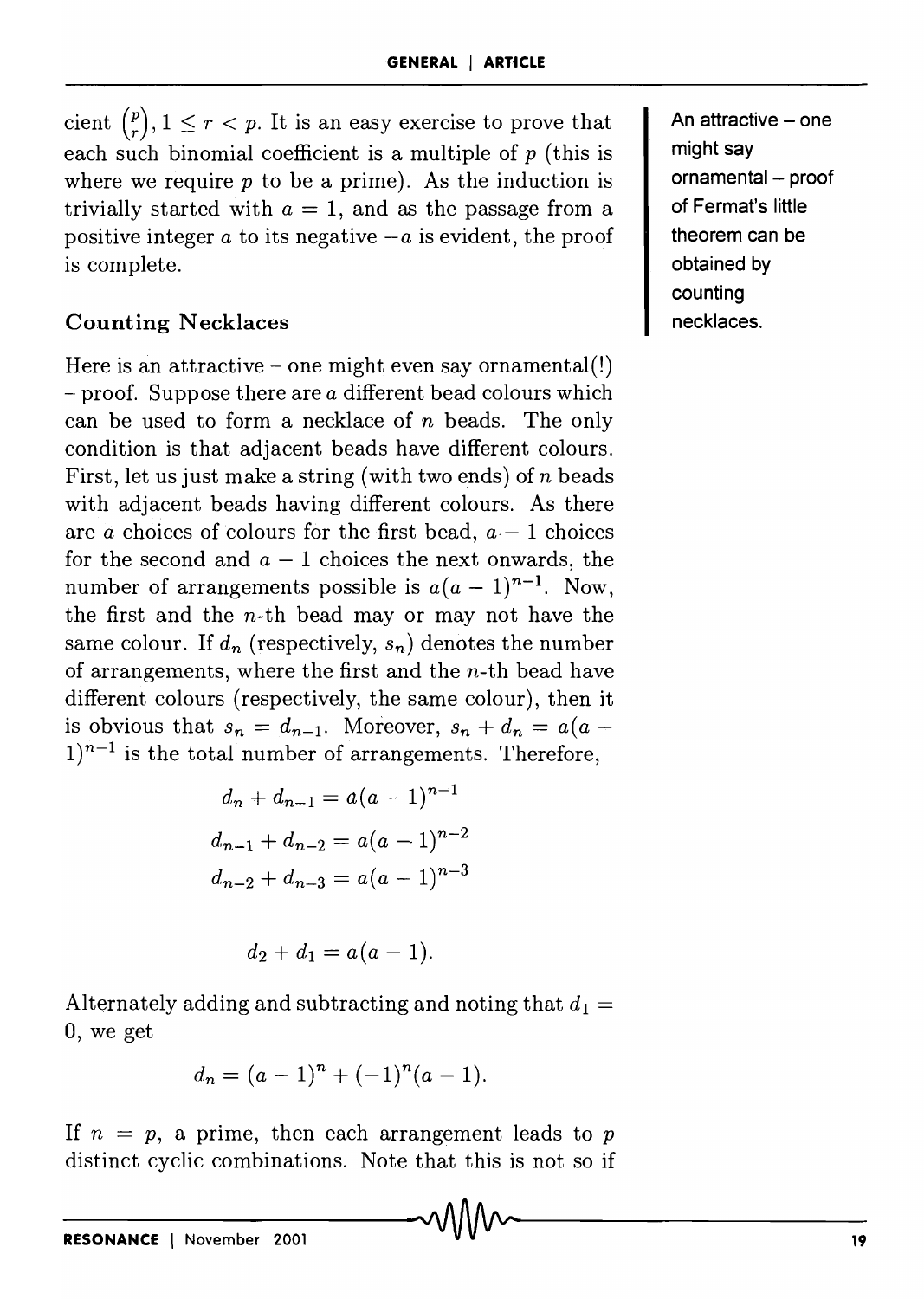The Euclidean algorithm tells us that the GCD of a and b can be expressed as  $ax + by$ .

*n* is not a prime. Thus, we get that  $(a-1)^p - (a-1)$  is a multiple of *p.* 

# Lagrange's Theorem - Some Group Theory

This is perhaps the most natural proof of this theorem. The set  $\mathbf{Z_p} = \{0, 1, \dots, p-1\}$  has the structure of a ring viz., there are two operations  $-$  addition modulo  $p$  and multiplication modulo *p.* The special fact about primes that is relevant here is that all the numbers 1, 2,  $p-1$ are coprime to p. The Euclidean algorithm familiar from high school tells us that the greatest common divisor (GCD) of any *a* and *p* is of the form  $ax + py$  for certain integers x, y. In particular, if  $1 \leq i \leq p - 1$ , there is a corresponding *j* between 1 and  $p-1$  so that  $ij + py = 1$ for some  $y$ . In terms of the operation of multiplication modulo  $p$ , this just means that  $i$  has a multiplicative inverse j. In other words,  $\{1, 2, \dots, p-1\}$  form a group under the operation of multiplication modulo  $p$ . The famous theorem of Lagrange alluded to above implies that in any finite group *G* with *n* elements, every element 9 satisfies  $g^n = e$ , the identity element. Applying this to our group above, we get that  $a^{p-1}$  equals 1 modulo p for  $a = 1, 2, \ldots, p-1$ . But, clearly, Fermat's little theorem is an assertion on *a* only modulo p i.e., if it holds for some *a*, it holds for  $a+$  (a multiple of *p*) as seen by using the binomial expansion.

### Cauchy's Theorem - More Group Theory

Here is a variant where instead of using facts on the order of subgroups, one essentially uses the cardinality of orbits under a group action. Compare this proof with the one we got by counting necklaces. This approach has the additional attraction of providing us with a proof of the so-called theorem of Cauchy which asserts that *in a finite group with n elements, there are elements of every prime order which divides n.* To see both proofs simultaneously, look at an arbitrary finite group *G* with  $\sim$ Magnuty element.  $\blacksquare$  simultaneously, look at an arbitrary finite group G with

A famous theorem of Lagrange implies that in a finite group G with *n* elements, every element of *g*  satisfies  $g^n = e$ , the identity element.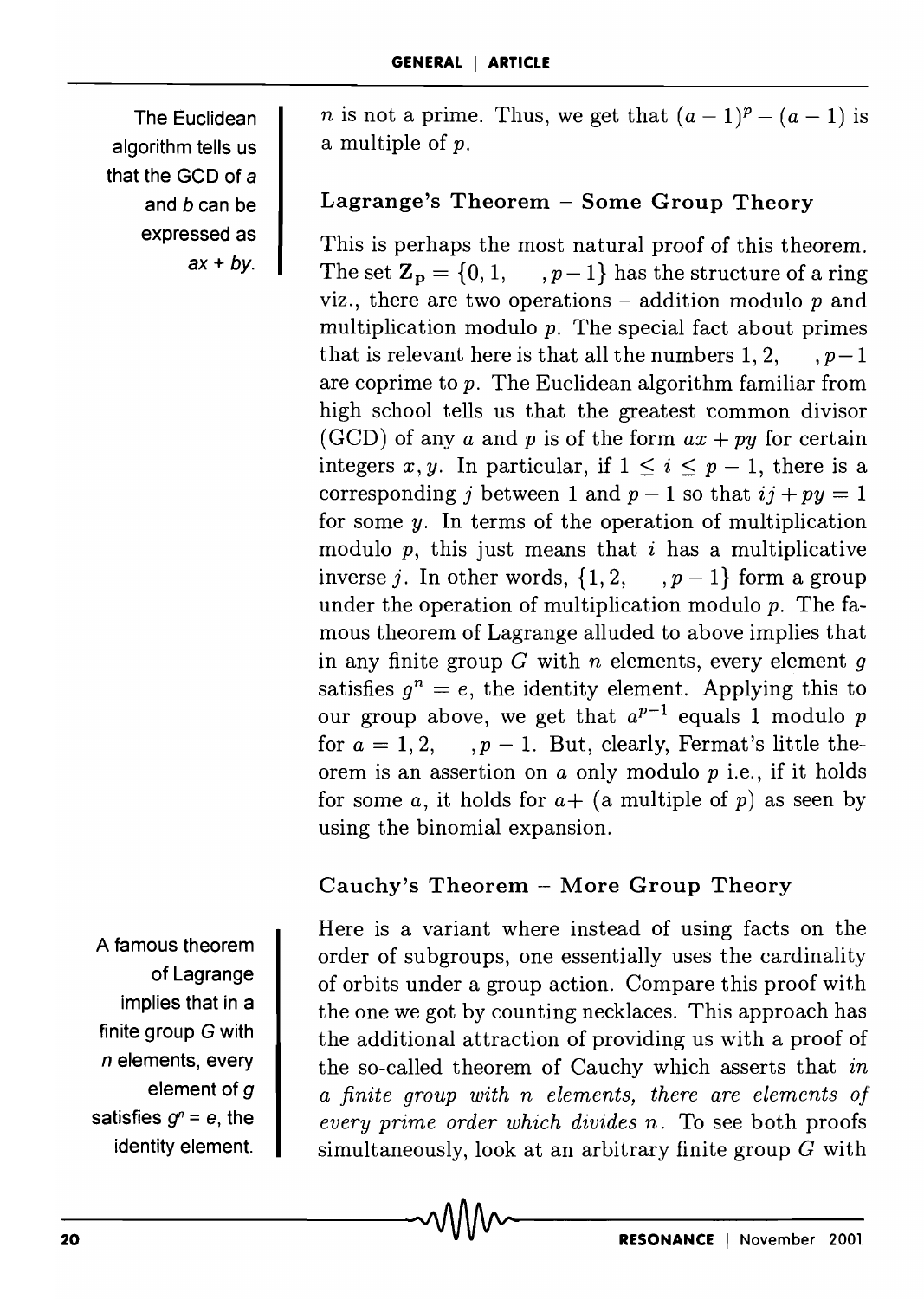*n* elements. Let *p* be a prime and, at present, we have not made any coprimality assumption about *n* and *p*. Consider the following subset of  $p$ -tuples of  $G$ :

$$
S = \{ (g_1, \ldots, g_p) : g_1 \cdots g_p = 1 \},
$$

where we have written 1 for the identity element of  $G$ . Evidently,  $|S| = n^{p-1}$ . Look at all cyclic permutations of p-tuples. In group-theoretic language, this corresponds to an action of the (cyclic) group of order  $p$ . Clearly, there are two types of orbits - those which have  $p$  elements and those' which are singletons. This is easy to see from the first principles (where is it used that *p* is a prime?) but it also follows from the fact that the cardinality of an orbit of a finite group action is a divisor of the cardinality of the group itself – here  $\mathbf{Z}_p$  acts on S by translations of the subscripts. Moreover, an orbit is a singleton if, and only if, it is of the form  $(g, g, g) \in S$ . In particular,  $q^p = 1$ . There are two mutually exclusive and exhaustive cases – either *n* is coprime to *p* or *n* is a multiple of p.

Look at the first case. Suppose  $(g, g, , g) \in S$  is a singleton orbit. Then  $g^p = 1$ . As  $g^n = 1$  from Lagrange's theorem and as  $(n, p) = 1$ , one obtains  $q = 1$ . Thus, there is exactly one singleton orbit in this case viz.,  $(1, 1, 1)$ . As all other orbits have cardinality p, it follows that  $n^{p-1}-1$  is a multiple of  $p$  – Fermat's little theorem.

Now, we look at the second case when p divides *n.* Then, if there are d singleton orbits, one obtains  $n^{p-1} - d$  as a multiple of  $p$ . As  $p$  divides  $n$ , it must divide  $d$  also. Clearly  $d > 1$  since  $(1, 1, 1)$  is a singleton orbit. So,  $d > p$ . In particular, one obtains not only Cauchy's theorem but also the. stronger fact that the number of elements *g* in G which satisfy  $q^p = 1$  is a multiple of *p*.

The general statement that for any divisor *d* of *n,* the number of elements *g* satisfying  $g^d = 1$  is a multiple

The cardinality of an orbit of a finite group action is a divisor of the cardinality of the group itself.

In any finite group G, the number of elements which satisfy  $g^p = 1$  for some prime *P,*  dividing the order of *g,* is a multiple of p.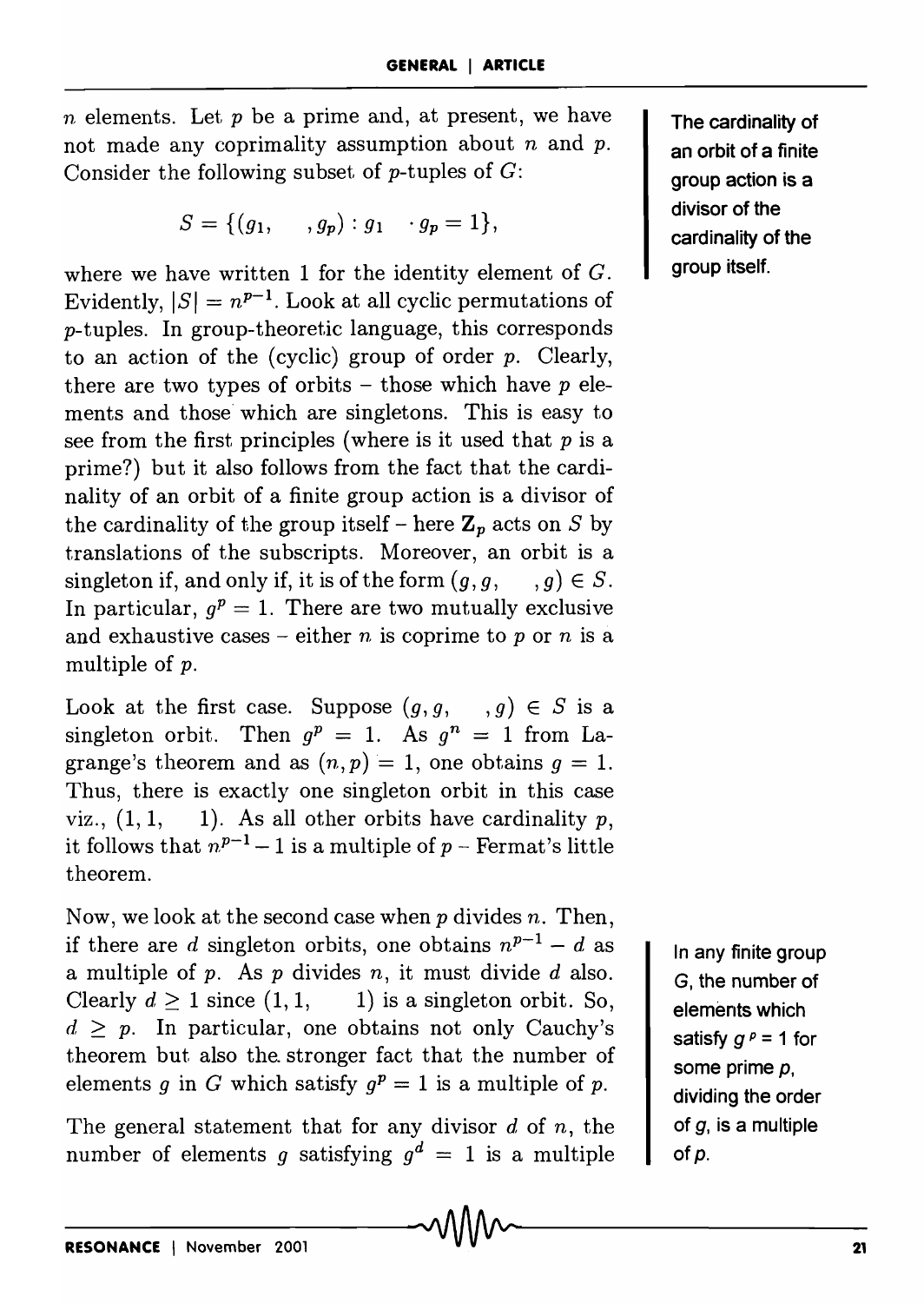

of d, is also true. However, this result of Frobenius is very difficult and uses the representation theory of finite groups.

## **Periodic Points**

Here is a geometric argument which possibly many readers would find more appealing.in comparison with the previous group-theoretic discussion. However, it is seen to bear a striking resemblance to the previous proof. We shall look at the graph of some functions  $f : [0, 1] \rightarrow$ [0, 1]. For any natural number  $a \geq 2$ , divide the unit interval into a parts and consider the piece-wise linear function  $f_a$  which connects, in turn, the point  $(0,0)$  to  $(1/a, 1), (1/a, 1)$  to  $(2/a, 0),$  etc. until we reach the right edge of the unit square. This will end up at  $(1,0)$  or at (1,1) depending on whether *a* is even or odd. For example, here are the graphs of  $f_2$ ,  $f_3$  and  $f_4$ . The graph of  $f_a$  intersects the diagonal joining  $(0,0)$  to  $(1,1)$  at exactly *a* points. These are the points  $(x, x)$ , where  $x = \frac{2l}{a+1}$  with  $0 \le l \le \frac{a}{2}$  and  $x = \frac{2l}{a-1}$  with  $1 \leq l \leq [(a-1)/2]$ . In fact, the line joining  $((2l-1)/a, 1)$ to  $(2l/a, 0)$  is  $y = -ax + 2l$ , which intersects the diagonal at the point with  $x = \frac{2l}{(a + 1)}$ . The line joining  $(2l/a, 0)$  to  $((2l+1)/a, 1)$  is  $y = ax - 2l$  which intersects the diagonal at the point, where  $x = 2l/(a - 1)$ .

Next, one notices that if  $f_a^n = f_a(f_a(\cdot \mid f_a) \mid \cdot)$  is the function  $f_a$  iterated *n* times, then  $f_a^n = f_{a^n}$ . This can be routinely proved by induction. Indeed, one has  $f_a(f_b(x))$  $= f_{ab}(x)$  for any a, b. Let us see how this relates to Fermat's little theorem. For any function  $f : [0,1] \rightarrow$ [0, 1] one has the disjoint union  $Fix(f^n) = \bigcup_{d/n} Ord(f, d),$ where the left hand side is the set of fixed points of  $f^n$ and  $\text{Ord}(f, d) = \{x : f^d(x) = x, f^r(x) \neq x \; \forall \; 1 \leq r < d\}.$ If one considers only functions which have finitely many fixed points, one has  $|\text{Fix}(f^n)| = \sum_{d/n} |\text{Ord}(f, d)|$ .

Now, observe that  $|Ord(f, d)|$  is a multiple of d for the following reason. If  $x \in \text{Ord}(f, d)$ , then  $x, f(x)$ ,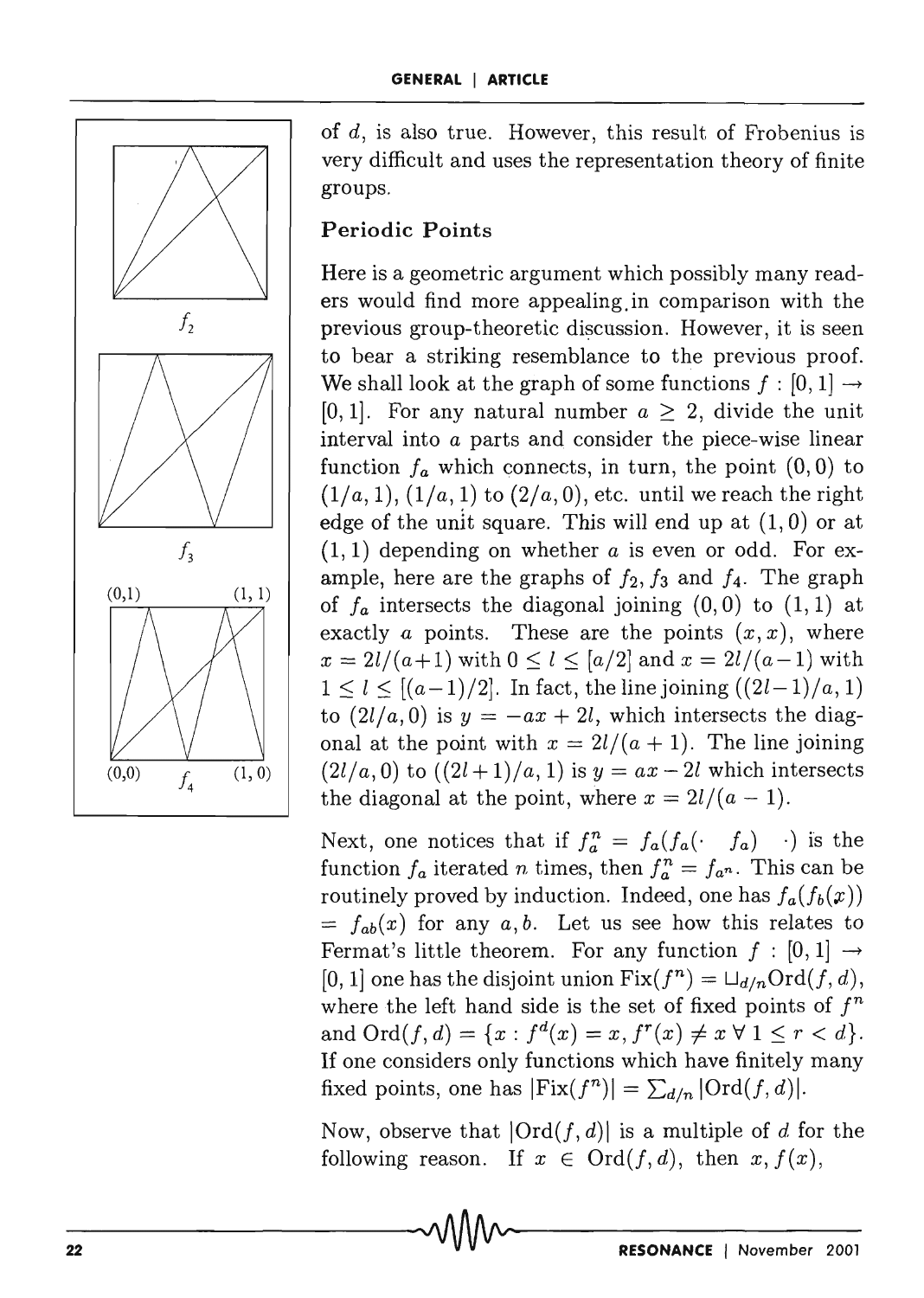$f^{d-1}(x)$  are distinct points in Ord  $(f, d)$ . This is the orbit of x under f and evidently, if  $y \in Ord(f, d)$ , then its orbit is either identical with or disjoint from that of x. Note also that  $Ord(f, 1) = Fix(f)$ .

For instance, if  $f = f_a$ , we obtain  $a^n = |\text{Fix}(f_{a^n})|$  $|Fix(f^n_a)|$ . So, if  $n = p$ , a prime, then

 $a^p = |\text{Ord}(f_a, 1)| + |\text{Ord}(f_a, p)| = a + |\text{Ord}(f, p)| \equiv 1$ *a* mod *p.* 

Thus, once again we have obtained Fermat's little theorem. Incidentally, if we write  $a_n = |\text{Ord}(f_a, n)|$  for a general *n*, then the Mobius inversion formula applied to  $a^n =$  $\sum_{d|n} a_d$  gives us the exact formula  $a_n = \sum_{d|n} a^d \mu(n/d)$ for the number of points of order *n* for *fa.* Observe that the fact  $|Ord(f_a, n)| \equiv 0 \text{ mod } n$  simply means that for any natural numbers *a, n* one has

$$
\sum_{d/n} a^d \mu(n/d) \equiv 0 \mod n.
$$

It is an interesting exercise to prove this independently by elementary number theory. We mention in passing the delightful coincidence that fixed points of iterates of a suitable function can be used (see [1]) to prove that a prime of the form  $4n + 1$  is a sum of two squares which is another assertion of Fermat.

# Permutation Representations

Now, we move on to a group-theoretic generalisation of Fermat's little theorem due to Strunkov. Let us recall some basic notions from finite group theory.

The permutation group (also called the symmetric group) on *n* letters is denoted by  $S_n$ . See [2] for some details on pennutations and permutation groups. For our purpose, we only recall the following basic fact: *Any finite group G can be represented as a subgroup of*  $S_n$ , where *n is the order of G.* This is proved easily by looking at any element *9* of G as the corresponding permutation

Fixed points of iterates of a suitable function can be used to prove that a prime of the form  $4n+1$  is a sum of two squares which is another assertion of Fermat.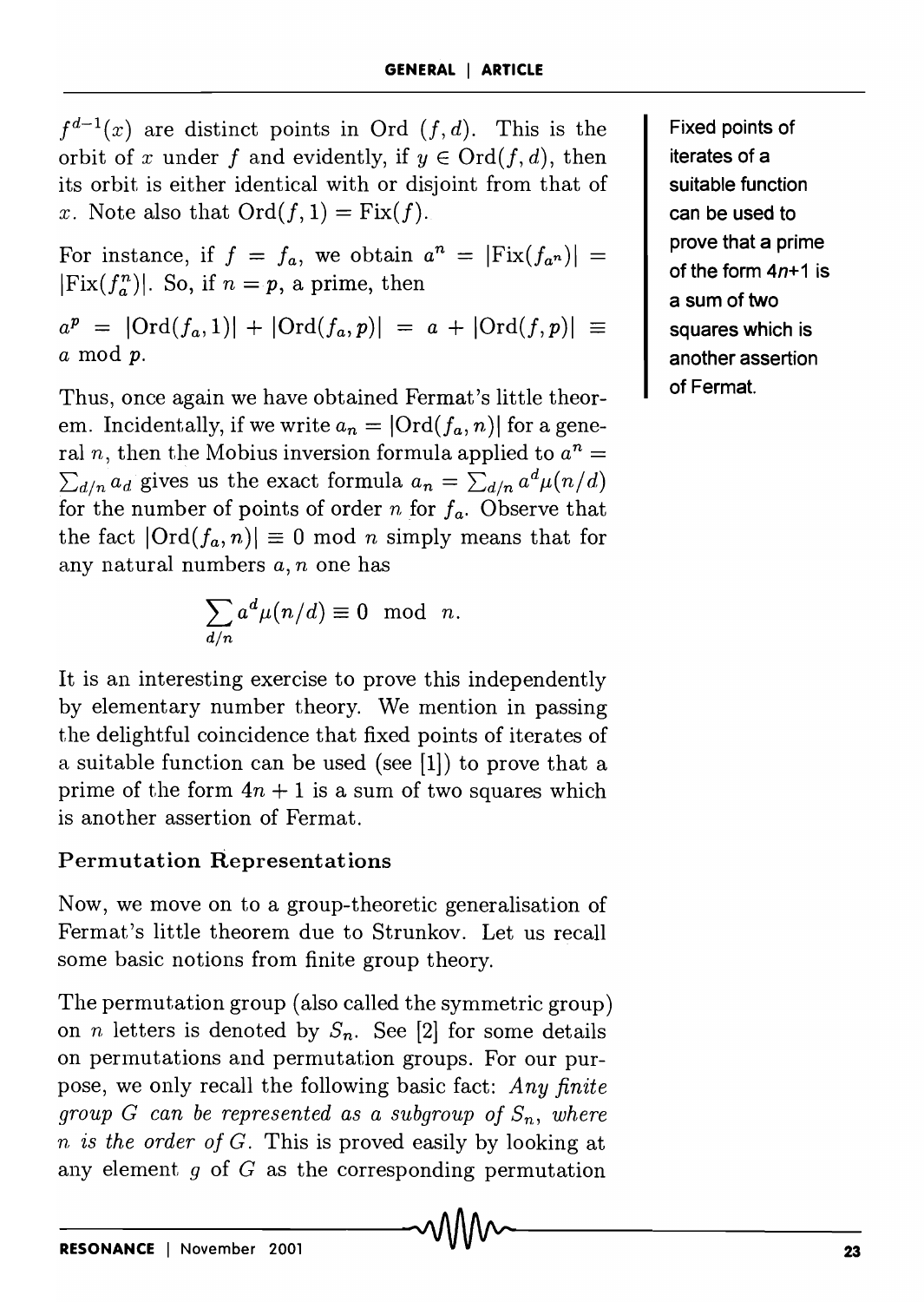In the more sophisticated language of representation theory of finite groups, the counting done here amounts to counting the multiplicity of the representation induced on G by the trivial representation of H in the representation of G

obtained by multiplying (by *9* on the left) any element of *the underlying set* G. This is called the left regular representation of G and is an example of a permutation representation. Thus, a permutation representation of *G* is simply a homomorphism from *G* to some  $S_n$ . Similarly, if  $H$  is any subgroup of  $G$ , there is a permutation representation of  $G$  on the set of left cosets of  $H$  in  $G$ . Note that if  $\alpha : G \to S_n$  is any permutation representation, then for any finite set  $A$  with  $\alpha$  elements, say, there is a permutation representation  $\beta: G \to S_{a^n}$  obtained in the following natural manner. Regard  $S_{a^n}$  as the symmetric group on the  $a^n$  elements which are all the *n*-tuples  $(a_1, \ldots, a_n)$  with  $a_i \in A$ . Then, an element *9* corresponds to the permutation

$$
\beta(g) : (a_1, \cdot , a_n) \rightarrow (a_{\alpha(g)(1)}, \cdot , a_{\alpha(g)(n)}).
$$

on *An.* Let *H* be a subgroup of *G.* Our aim is to count the number of subsets S of *An,* which admit a G-bijection with the set  $G/H$  of left cosets of  $H$  Here, of course,  $G$  acts by left multiplication on  $G/H$  and, by a G-bijection, one means bijection which respects the permutation actions of *G* on both sides. Those who know the basic language of representation theory of finite groups would realise that this amounts to *counting the multiplicity of the representation induced on G by- the trivial representation of H in the representation*  $A^n$  of  $G$ .

> Let  $S \subset A^n$  be such a subset and let  $\pi : G/H \to S$  be a G-bijection. As G acts transitively on  $G/H$  (i.e., any two left cosets are permuted by some element of  $G$ ), this must hold for the subset  $S$  also. This means that  $S$  is simply a *G*-orbit in  $A^n$ , say,  $S = G$   $(a_1, \ldots, a_n)$ . We may assume that  $\pi(H) = (a_1, \ldots, a_n)$ , where *H* is the identity coset. Now,  $\pi(gH) = g(a_1, \ldots, a_n)$  for all  $g \in$ *G.* Since  $\pi$  is well-defined, it follows that  $(a_1, \ldots, a_n)$  is an *H*-invariant element. Furthermore, if  $q(a_1, \ldots, a_n) =$  $(a_1, \ldots, a_n)$  for some  $g \in G$ , then  $gH = H$  i.e.,  $g \in H$ In other words, one might say that  $(a_1, \ldots, a_n)$  is *exactly*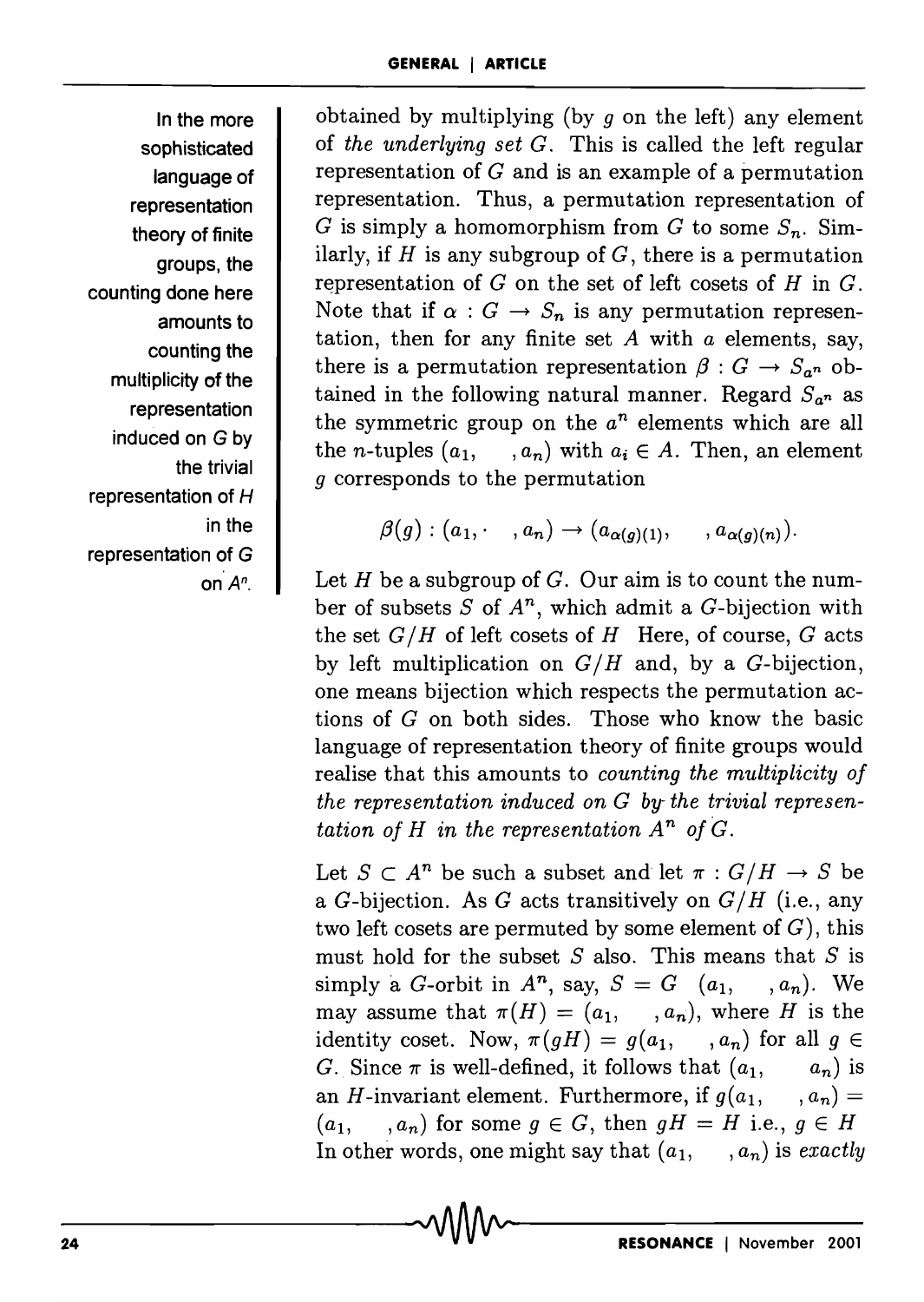$H$ *-invariant.* Conversely, suppose that  $(a_1, a_2)$  $(a_n)$  is exactly *H* -invariant. Then, if we define

 $\theta: G/H \to G$   $(a_1, \ldots, a_n), qH \mapsto q(a_1,$  $(a_n),$ 

then  $\theta$  is well-defined as  $(a_1, \ldots, a_n)$  is *H*-invariant and it is 1-1 since  $(a_1, \ldots, a_n)$  is exactly *H*-invariant. Evidently,  $\theta$  is onto.

To summarise, we have shown that a subset *S* of *An*  admits a G-bijection with  $G/H$  if, and only if,  $S =$  $G (a_1, a_n)$  and  $(a_1, a_n)$  is exactly *H*-invariant. We wish to count the number of these G-orbits. Thus, we have to scrutinise the exactly *H* -invariant elements and decide when two such give the same G-orbit. Suppose,  $(a_1, , a_n)$  and  $(b_1, , b_n) = x(a_1, , a_n)$  are both exactly *H*-invariant for some  $x \in G$ . Since  $gH \mapsto$  $g(b_1, \ldots, b_n) = gx(a_1, \ldots, a_n)$  is well defined, we must have  $ghx(a_1, \ldots, a_n) = gx(a_1, \ldots, a_n)$  for all  $h \in H$  In other words,  $x^{-1}hx$  fixes  $(a_1, \ldots, a_n)$  for any  $h \in H$  As  $(a_1, \ldots, a_n)$  is exactly *H*-invariant, one obtains  $x^{-1}hx \in$  $H \forall h \in H$  i.e.  $x^{-1}Hx = x$  i.e,  $x \in N_G(H)$ , the normaliser of *H* in *G*. Of course, for  $x, y \in N_G(H)$ , we have  $x(a_1, \ldots, a_n) = y(a_1, \ldots, a_n)$  if and only if,  $y \in xH$ Hence, the number of subsets of  $A<sup>n</sup>$  which admit a  $G$ bijection with  $G/H$  is  $e(H) \frac{|H|}{|N_G(H)|}$ , where  $e(H)$  denotes the number of exactly  $H$ -invariant elements in  $A^n$ . In particular, the number  $e(H) \frac{|H|}{|N_G(H)|}$  is a positive integer(!)

This could give us useful information if we can compute  $e(H)$  explicitly. First, note that since each  $H$ -invariant element is exactly *K* -invariant for a unique subgroup *K*  containing *H* one has  $\sum_{K\supseteq H} e(K) = i(H)$ , the total number of *H*-invariant elements. Also  $i(G) = e(G)$ . Now, it is easy to compute *i(K)* for any subgroup *K* of G as follows. If the orbits of K in  $A<sup>n</sup>$  correspond to the sets of subscripts  $I_1, I_2, \ldots, I_{c(K)}$ , then  $\{1, 2, \ldots, n\}$  =  $\bigcup_{j=1}^{c(K)} I_j$  and  $c(K)$  is the number of *K*-orbits. Clearly, then  $(a_1, \ldots, a_n) \in A^n$  is *K*-invariant if, and only if, for  $\bigcap_{n=1}^{\infty} A_n$